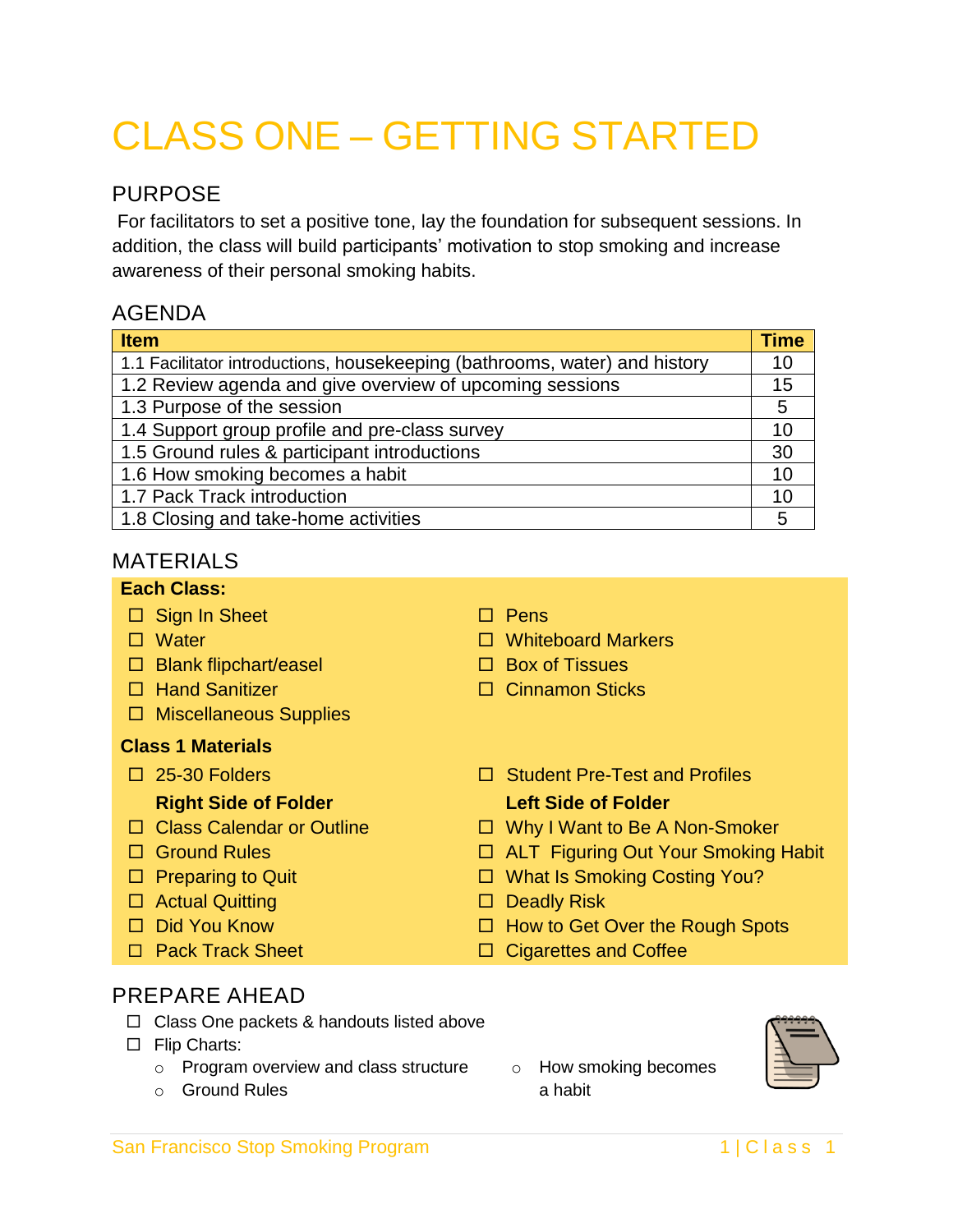# CLASS CONTENT

#### **1.3 Welcome (10 Minutes)**

 Give brief history of SFGH Stop Smoking Program. Facilitators introduce themselves and talk about their smoking history and how they quit smoking.

#### **History of Stop Smoking Program Brief**

- Tobacco Free Project and the classes at San Francisco General Hospital started in 1988 and has helped many people become smoke/tobacco-free.
- Free program and paid through taxes and by a big settlement by the tobacco companies

#### **1.2 Class overview (15 minutes)**

- Review agenda and give overview of upcoming sessions
- If available, share the flip chart prepared for the orientation

*Facilitators Note: Point to the agenda and other resources in the participants' folders for people to follow along* 

#### **1.3 Session Purpose (5 minutes)**

- Build your motivation to quit
- Increase your awareness of your smoking habit
- Introduce you to some tools you will be using over the next several weeks.

#### **1.4 Pre-Class Survey (10 minutes)**

- Tell participants the purpose of the paperwork and how to complete it.
- Class One paperwork: Pre-test and student profile

#### **1.5 Ground Rules and Participant Introductions (30 minutes)**

 **Ground Rules**: Read out loud from flip chart then ask for agreement to follow them. *Facilitators Note: Emphasize arriving on time.*



 **Participants Introductions**: Have each participant say their name, how long they've smoked, how much they currently smoke, and why they want to quit. Ask them to be specific – i.e. not just "health", but what specifically about their health.

#### *Facilitators Note:*

Introductions can take a long time since participants generally have a long history of smoking, and like an opportunity to share as well as ask their burning questions at this time. Be aware of the time, and limit sharing to a certain number of minutes per person to avoid running behind schedule for the rest of the class.

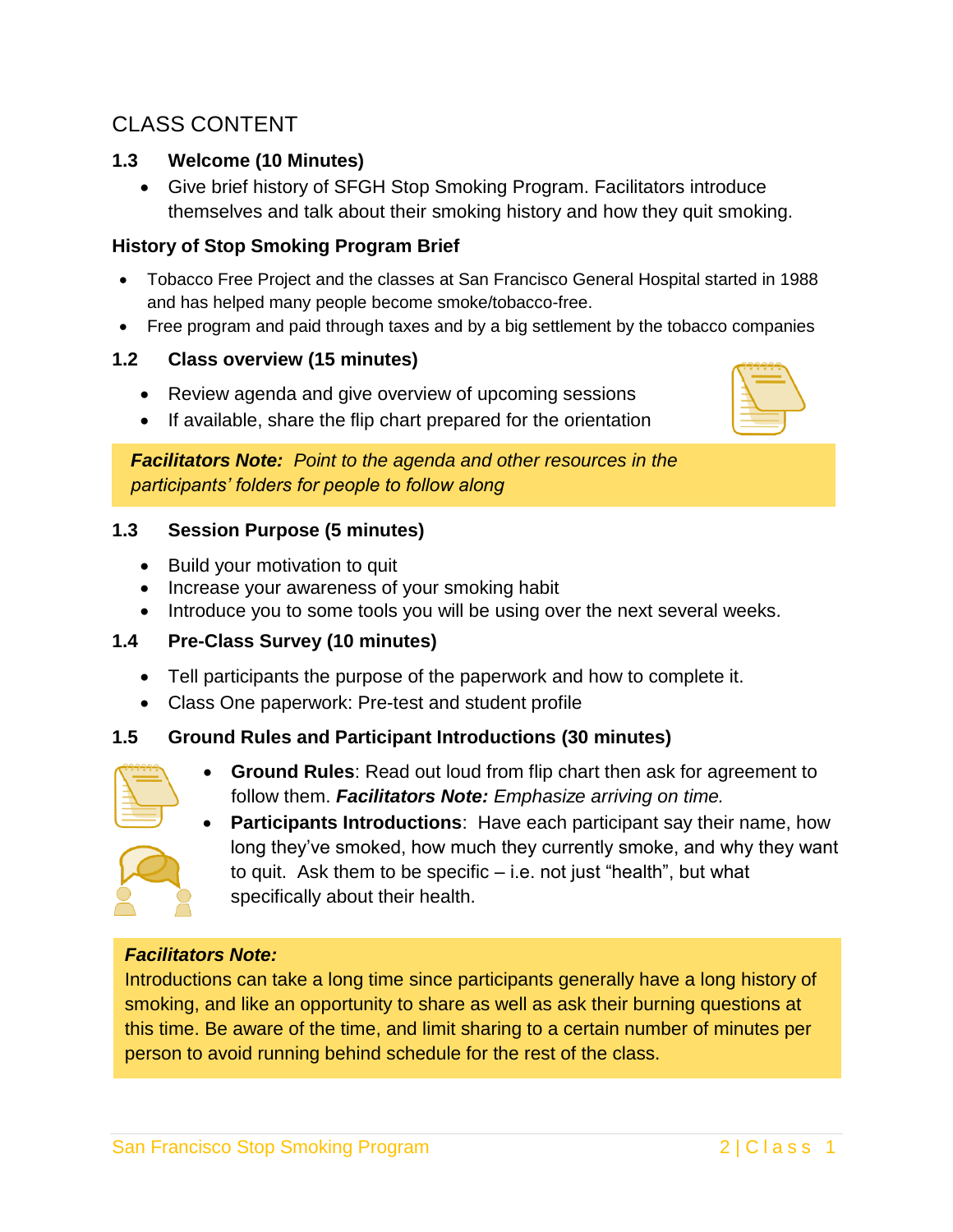## **1.6 How smoking becomes a habit (10 minutes)**

# *Facilitator Script:*

Smoking is NOT a natural state. It's a learned behavior that becomes habitual and automatic over time. It feels natural to you now after many years of "practicing" smoking. Think back to when you first had a cigarette. What happened?

If a person smokes a pack a day for 20 years, that amounts to about 1  $\frac{1}{2}$  million drags!

# **"How Smoking Becomes a Habit" Flip Chart**

1 pack  $= 20$  cigarettes

1 cigarette = about 10 inhalations

20 cigarettes x 10 inhalations = 200 times/day of practiced and reinforcement of habit portion

200 x a day x 365 days/year =  $73,000$  a year "practiced habit"

Smoking for 5 years = 365,000 times practiced the habit

Smoking for 10 years = 730,000 times practiced the habit

Smoking for 20 years = 1.5 million times practiced the habit

## *Facilitator Script:*

That's a lot of this… *mimic hand-to-mouth motion*. It will take concerted effort to learn new, smoke-free habits to replace smoking. With practice, you will succeed. You will become a non-smoker and unlearn the tobacco habit.

We know that with practice, patience and perseverance you can quit and stay quit. We are confident that you can do it, and we are here to do whatever we can to support you.

**Smoking is a triggered behavior.** Over time you have come to associate smoking with other activities or with certain situations.

# **Group Discussion Question:** What are some of your triggers?

See if people have similar triggers. Allow 3-4 Participants share about their triggers, compare and contrast triggers.